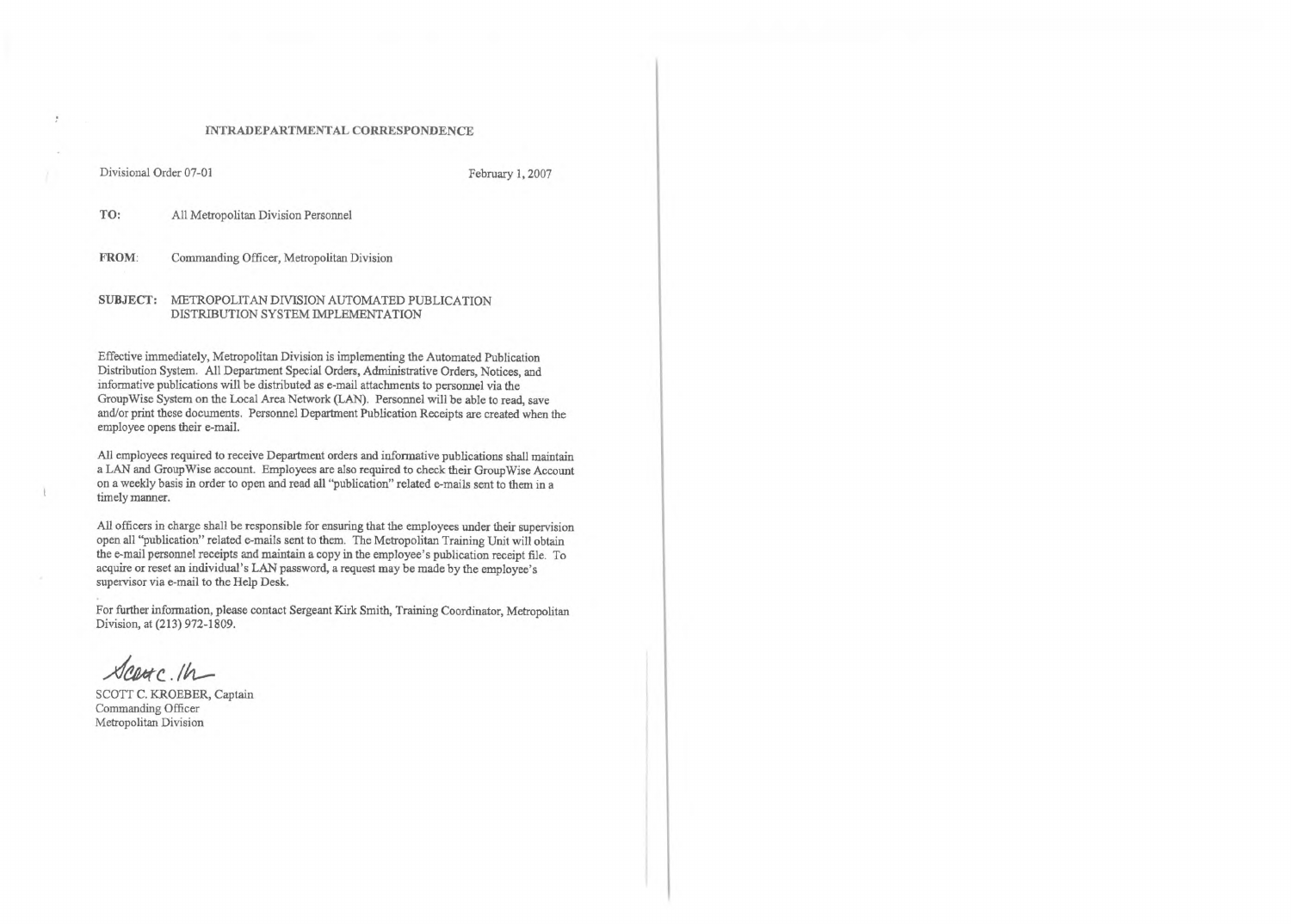# **Acknowledgement of Receipt**

I acknowledge the receipt of a personal copy of the Metropolitan Division directive to maintain a LAN and GroupWise account for the Automated Publication Distribution System and to open all "publication" related e-mails for review on a weekly basis.

Employee's Printed Name Employee's Signature

Serial Number Date

-11